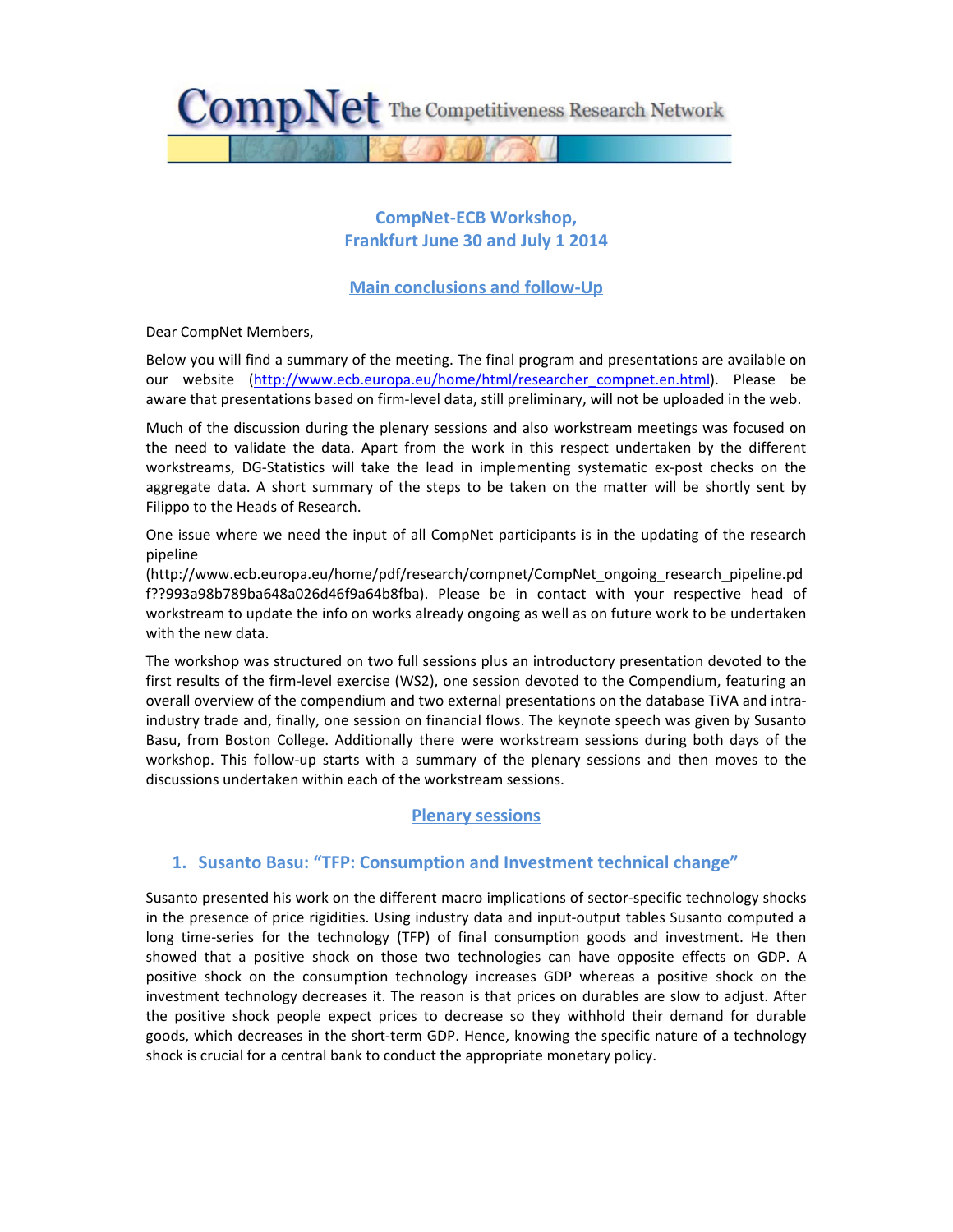

### **2. The CompNet Compendium:**

- K. Benkovski and P. Karadeloglou: *The CompNet compendium*." The presentation pointed out that after two years of work and a lot of important results, it was felt the necessity to create a general framework to deal with the main challenge lying ahead, i.e. connecting the output of the researchers to the policy analysis. In order to accomplish this task a team of researchers is creating the Competitiveness Diagnostic Toolkit, namely a user‐friendly database and a related Compendium describing the motivation, interpretation and added value of the novel indicators. In particular, the Compendium is structured in a way that it will be immediately clear how the indicator was constructed and which are the implications of its use, in order to spread as much as possible the use of the database.
- N. Yamano: *"Current developments and future expansions of the TiVA."* Given the fragmentation of production, the conventional measures of international trade do not reflect the competitiveness of a country. The joint OECD – WTO Trade in Value‐Added (TiVA) initiative addresses this issue by considering the value added by each industry and country in the production of goods and services that are consumed worldwide. Core of the TiVA database is an economic model based on an Inter‐country Input‐Output table (ICIO). These ICIO models allow us to analyse: the intermediate trade flows of goods and services, the harmonised bilateral trade balances, sectoral GDP and output at global level, the value‐ added contents by source country and industry of additional unit demand and finally the consumption and investment activity by type of goods and services. TiVA indicators are designed to better inform policy makers by providing new insights into the commercial relations between nations.
- E. Dautovic, L. Orszaghova, W. Schudel: *"Intra‐industry trade between CESEE countries and the EU15."* This paper describes and analyses different factors behind developments in IIT between CESEE countries and the EU15 from 1998 to 2010 using a panel data framework. In doing so, it uses the most disaggregated level of bilateral trade data available, namely a 6‐ digit level of disaggregation provided by the BACI database from CEPII. Applying various statistical modelling techniques, this paper finds that CESEE countries which have a better management of monetary policy, a lower average corporate tax rate, a more flexible exchange rate regime and better political institutions tend to be more engaged in IIT with the EU15. Furthermore, the paper highlights important differences between the forces driving vertical versus horizontal intra-industry trade. These results, while broadly in line with the literature, have potentially important policy implications for future European integration

Discussion: Stephan Zeugner (European Commission). The discussion raised the following interesting points: the issue of nowcasting for the TiVA database, the low explanatory power of the ULC of the engagement in IIT, and the importance of making the novel CompNet‐ indicators publicly available.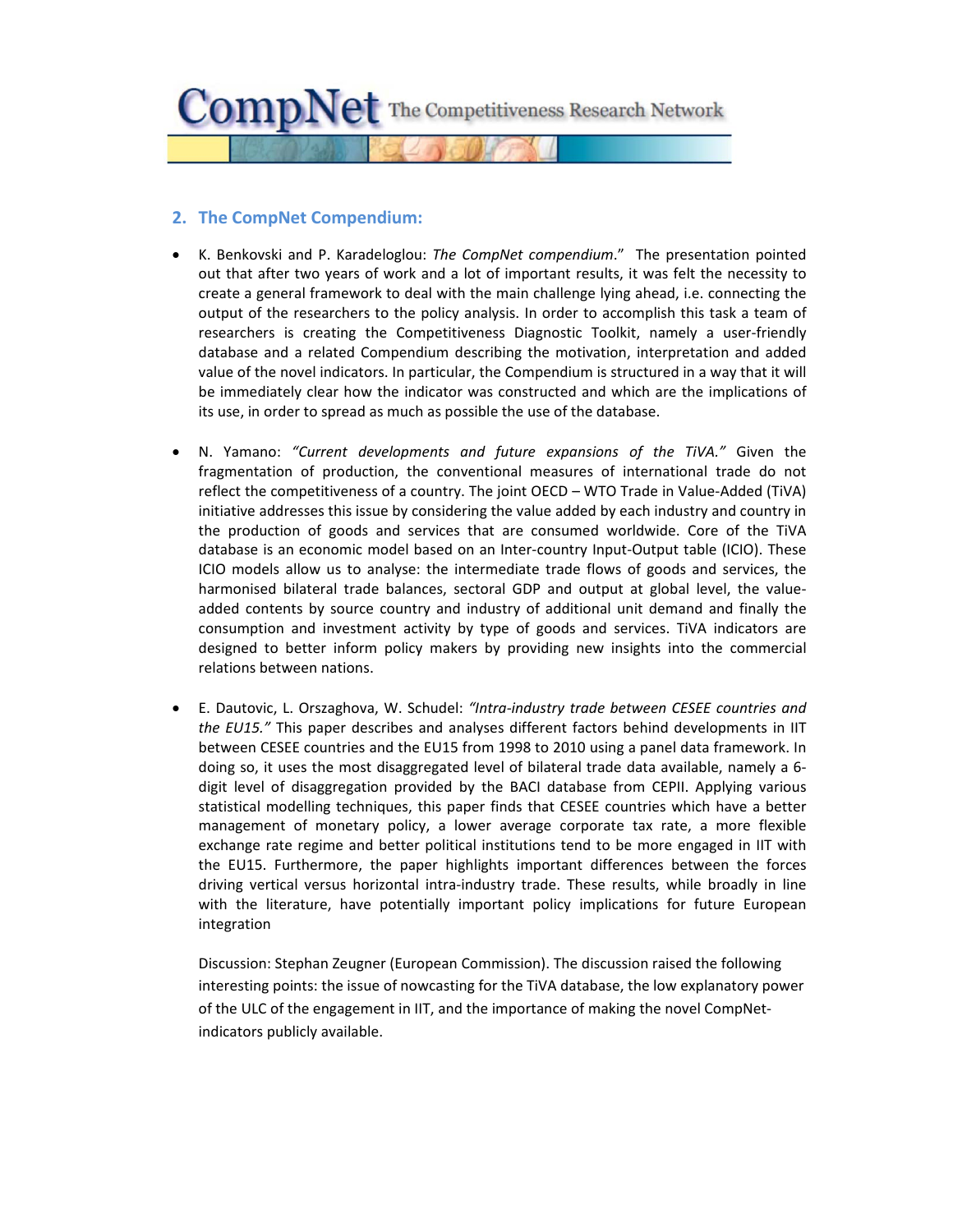

### **3. Financial Flows:**

- A. Hobza and S. Zeugner: *"Current accounts and financial lows in the euro area."* This paper documents a new dataset of bilateral financial stocks and flows built to better understand the role of financial flows within and out of the Euro area (EA). The new database is then used to show a set of preliminary results: i) the periphery debt was financed from surplus countries and France, ii) gross financial flows show clearly the flight to safety which took place during the euro crisis iii) geography of financial flows differs from trade flow patterns (with implications for modelling spillovers). The dataset is still suitable for further research.
- C. Fons‐Rosen, S. Kalemli‐Ozcan, B. Sorensen, C. Villegas‐Sanchez and V. Volosovyc: *"Foreign ownership, selection and productivity."* None of the authors of the paper could come to Frankfurt to present this paper so it had to be cancelled. We hope it will be presented in future workshops.

Discussion: Vincent Vicard (Banque de France). The discussant highlighted the different approaches of the first contribution (based on micro data as FDI and portfolios) and the second one (based on macro data as financial debt). They both rely on an impressive data work but further research is needed on the mechanism underlying the evidences.

### **4. Paloma Lopez‐Garcia: "The new CompNet micro‐based database"**

The last time the micro‐based CompNet database was presented before the plenary was in September 2013. Since then there has been lots of progress and changes in WS2. The purpose of this presentation was to inform the rest of CompNet participants about these changes. First of all, the presentation reviewed the main messages coming from the first exercise of data collection. Then it went on to explain how the database has been improved (in terms of quality, country coverage and, above all, comparability thanks to the introduction of population weights) and expanded, including new indicators grouped now into what we call "modules". They are four: the trade, financial, mark‐up and labour modules. So far 12 countries have sent their initial results so sample description, coverage and validation vis‐à‐vis Eurostat was shown for these countries. Lastly, the presentation showed some new results related to the productivity and TFP distributions as well as to the wage and productivity dynamics.

### **5. The new CompNet micro‐based database I**

 J. Amador and A.C. Soares: *"The mark‐up module: Cross‐country analysis."* The presentation started off with several research questions: how different are the competitive set-ups across countries in Europe? Are there differences across sectors? Across markets? What is the impact of the crisis? Then Joao introduced the methodology used to estimate both mark‐ups and bargaining power simultaneously as well as important data issues, such as the need to remove firms with negative "accounting" price-cost margin or the choice of depreciation rate. The next step was to show some basic numbers coming from the do file: contribution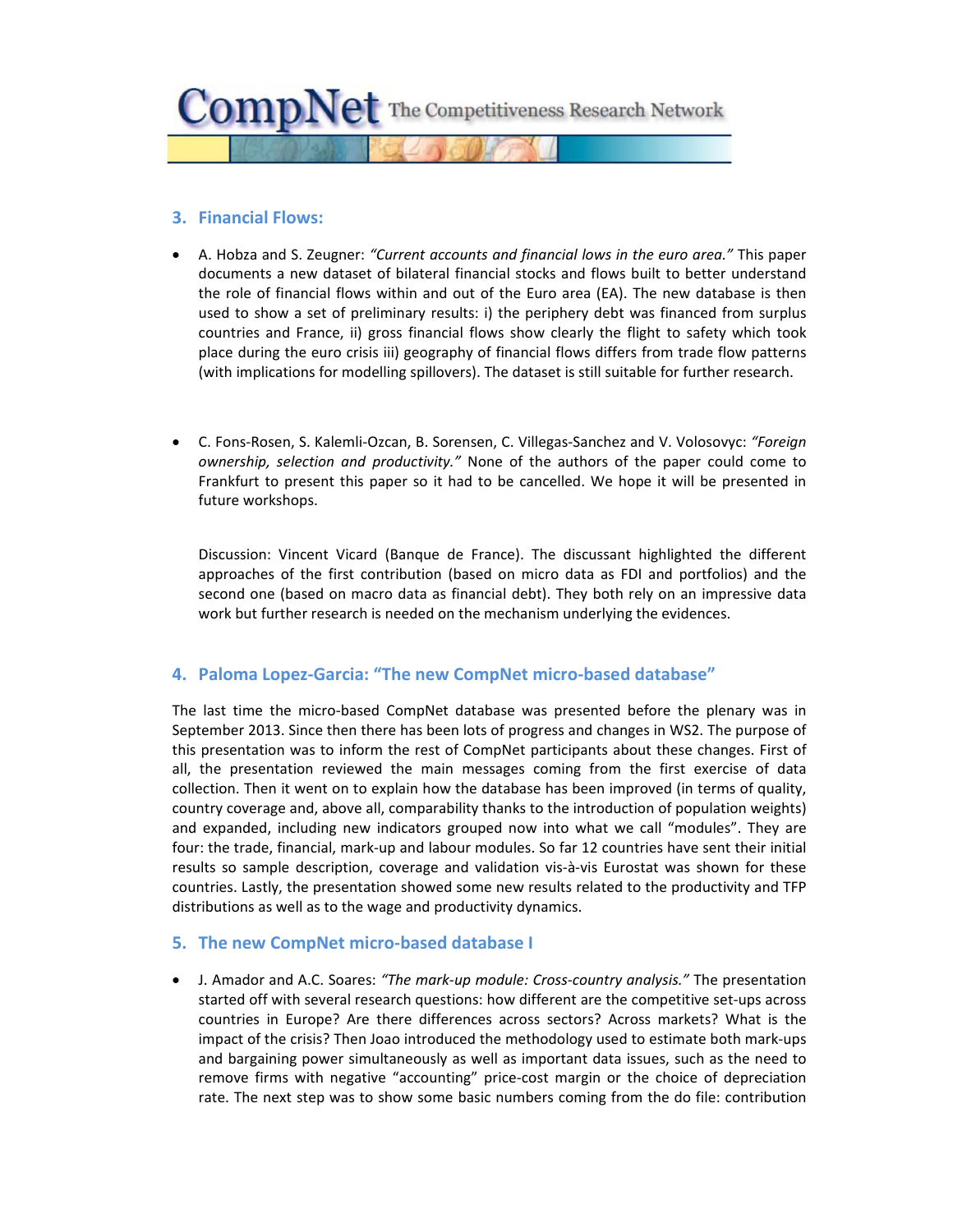$CompNet$  The Competitiveness Research Network

of manufacturing and services to aggregate mark‐ups and collective bargaining, differences of mark‐ups (and collective bargaining) across sectors and countries (mark‐ups seem to be higher in the same set of sectors across all countries) and correlation between collective bargaining and mark‐ups, at the market level (positive).

 C. Fernandez, R. Serafini and P. Lopez‐Garcia: *"The labour module: Cross‐country analysis."* The presentation started with the basic research questions of the labour module of CompNet, all related to the determinants of firm growth, understood in a broad sense and encompassing growth in terms of employment, productivity, TFP and ULC. Cristina showed how the data collected by the module is organised and then proceeded to show some evidence related to the employment growth/declined over the crisis of firms in different sizes and sectors. From that preliminary analysis we learn that resilience to the crisis increases with firm size, and that the construction sector behaved quite differently from the manufacturing and service sectors. Finally, the very different characteristics of firms that manage to grow, vis-à-vis those that downsize, in a given sector and size class, were displayed.

Discussion: Eric Bartelsman (Free University of Amsterdam). Eric started by highlighting the need to have in mind a theory on product and labour market competition (related to the mark‐up module) and of firm dynamics (related to the labour module) before analysing the new data. On sample comparability, he stated that although CompNet samples are still not fully comparable, they are much more comparable than those used in different meta‐analysis of mark‐ups or firm growth. Additionally, CompNet has the great advantage of being able to use variables constructed by specialists in other modules (for example, financial indicators from the financial modules as determinants of firm growth). He suggested using the OECD empdyn as validation source for the employment transition matrices computed in the labour module and show the contribution to total employment of the change in employment in different types of firms (size and sector).

### **6. The new CompNet micro‐based database II**

 A. Berthou and E. Dhyne: *"The trade module: Cross‐country analysis."* During the presentation Antoine highlighted the main research questions the trade module hopes to shed some light on: what differentiates exporters from non-exporters, what drives aggregate export dynamics and what are the transmission mechanisms. He gave a quick overview of the trade module code, then provided some comparisons of CompNet numbers with those of Eurostat, at the 2‐digit industry level, and highlighted some caveats in the data as it is now. Next, Antoine showed preliminary descriptive statistics, such as the contribution of top exporters, the distribution of exporters, new entrants and firms who exit export markets by size class and the growth rate of exports by country. Some basic facts emerging from the data relate to the concentration of export activity in few firms, the characteristics of exporters vis-à-vis non-exporters (larger, higher wages and productivity) and the relative higher growth rates of switchers with respect to permanent exporters, even when their overall contribution is much smaller.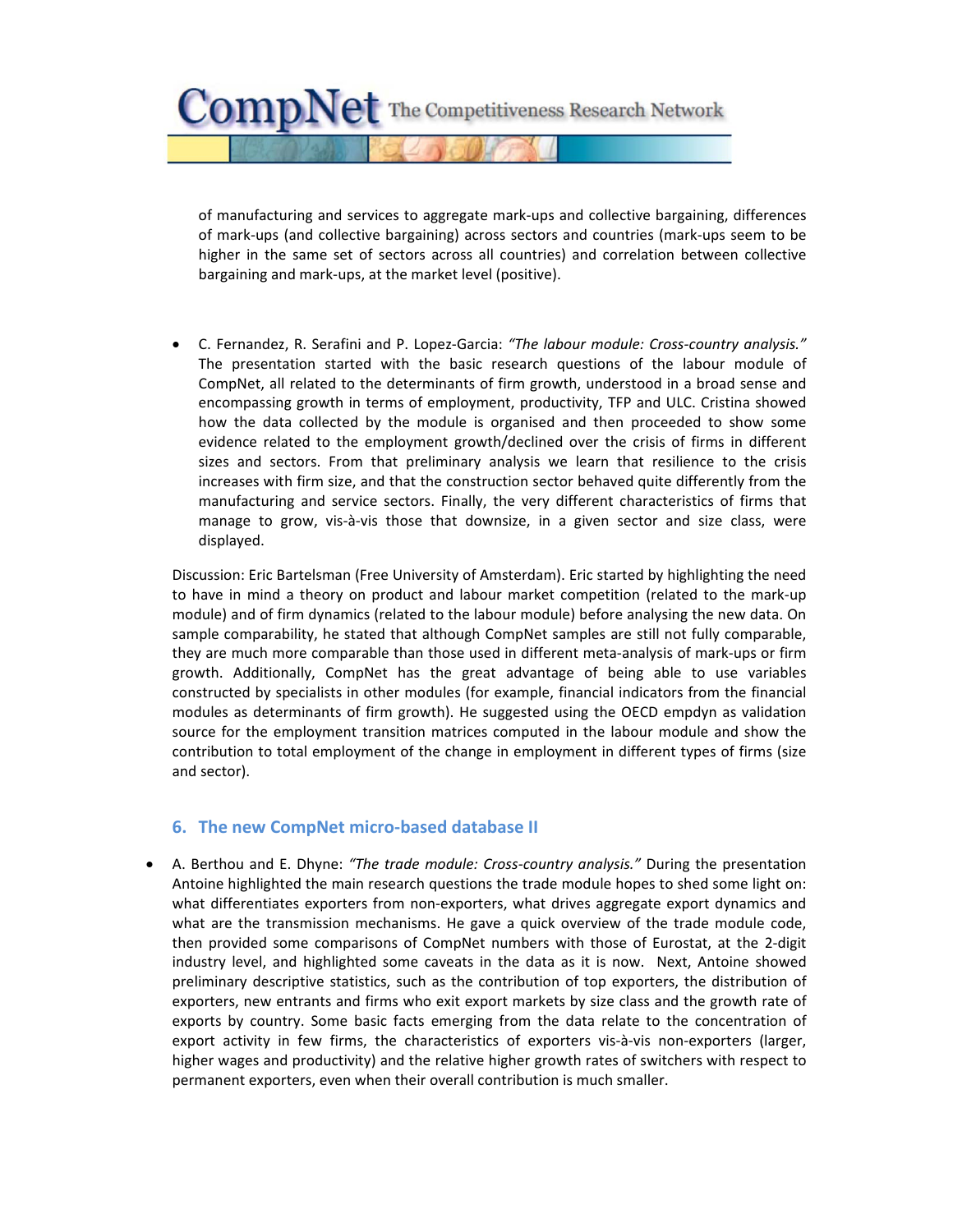

- P. Lamarche, N. Benatti and K. Bankowska: *"Firms' financing constraints, a multivariate approach."* This paper uses the ECB's SAFE survey matched with balance sheets from Amadeus to estimate the relative importance of different financial indicators (from the balance‐sheet, in particular cash holdings, cash flow over total assets and leverage) in determining whether a is self‐reported as financially constrained in SAFE.
- A. Ferrando: *"The financial module: Cross‐country analysis."* The research questions of the financial module relate to the link between the financial position of firms and their productivity, the misallocation of credit or the role of financing constraints in hampering exports or investment. Annalisa showed a comparison between CompNet data and the data used for the Structural Issues Report 2013 (SIR), which come mainly from a sub-sample of Amadeus (BvD). She highlighted how difficult is to compare indicators constructed from different samples, regarding their trimming procedures and selection of firms. The 3 indicators of credit constrained computed in CompNet were then explained and their evolution across countries and over time shown. The presentation concluded by showing the potential of joint distributions of financial variables with other modules' variables, for example to analyse the efficiency of credit allocation.

Discussion: Carlo Altomonte (Bocconi University). In the discussion, Carlo proposed to devote more attention to country‐specific sample attrition in the computation of some indicators and suggested to use a difference-in-difference approach when performing cross-country analysis. He proposed as well some validation exercises, namely comparing data with that from other sources and listed a set of research questions that could be addressed with the CompNet data. Regarding the trade module, the list includes: Investigating the distribution of exporters and basic statistics on exporters/non‐exporters; analysing the productivity thresholds to export across countries and over time; looking at the productivity distributions for different types of exporters or at the productivity/size relation conditional on the exporting status. Regarding the financial module, the list of suggested research questions includes: analysing the financial position of different types of firms (low/high productivity etc.); looking at the productivity/financial position or productivity/size relation conditional on the presence of credit constraints; evolution of the financial structure of firms over time; share of credit constrained firms by type of firm, sector and year.

### **Discussions within the individual work‐streams:**

### **Work‐stream 1**

The discussion of the Compendium mainly focused on two aspects: The validation process of novel WS1-indicators and the suggestion to include fiches in the Compendium also for traditional indicators. This validation process is considered essential to ensure the reliability and credibility of WS1-indicators. A 2-stage procedure was suggested: in the first stage, all authors validate their novel indicators (if possible, expand the set of countries) by double-checking the numbers in the Toolkit database, double‐checking consistency with fiches/boxes, and double‐checking the economic consistency of the results. The ECB team validates traditional indicators by double‐checking the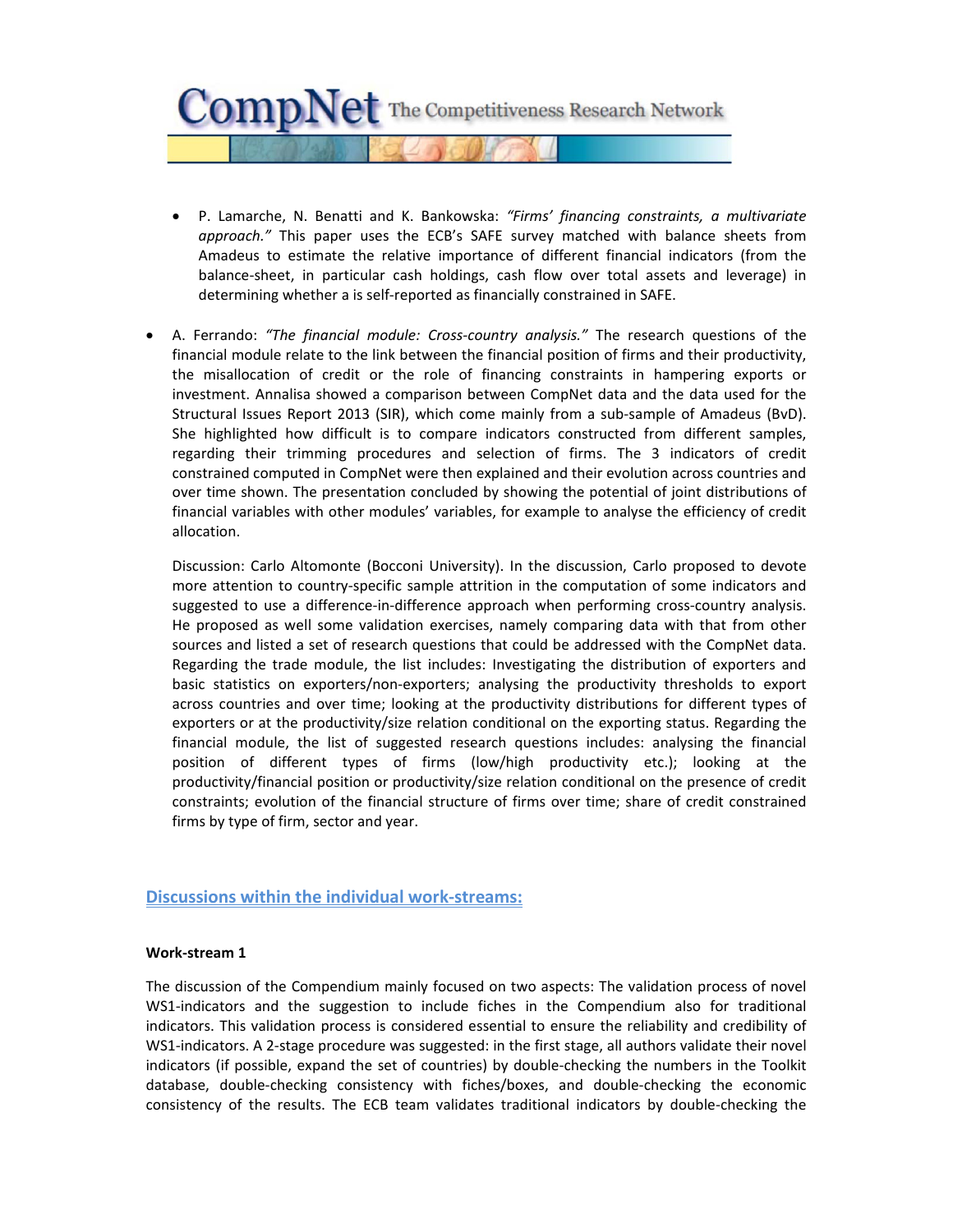

source, units, transformations etc. In the 2nd stage, the dataset and Compendium will be sent to WS1 members in order to receive comments on suspicious numbers, inconsistency with other indicators, counterintuitive results etc. (focusing on one/some countries or indicators). Also, the dataset and Compendium will be sent to ECB country desks to receive comments for the country of interest.

It was suggested to have at least some "short" fiche for traditional indicators. Given the large number of traditional indicators (>150), this task appears to be too ambitious and also puts the focus away from CompNet. Therefore, it was concluded to keep focus on novel indicators for the Compendium paper. Nevertheless, for the set of less common traditional indicators a short description will be provided in the Appendix of the Compendium.

WS1 members had several suggestions regarding the additional boxes in Compendium paper. One suggestion was about highlighting the difference between gross export market share and value‐ added export market shares that will enhance the understanding of the GVC importance. It was also suggested to add a country study that will provide a nice example for country desks experts and show the linkages between various novel indicators.

During the WS1 sessions, there were 4 short presentations:

B. Bluhm: "*Infrastructure of the Toolkit."* The focus of the presentation was on two aspects. First, it was elaborated in more detail on the Compendium database in terms of country/indicator coverage, data sources, and the information set provided for each variable. In addition, the output of the R‐ code, transforming the database and integrating it to Tableau, was presented. The second part of the presentation was concerned with the harmonization of Matlab-routines for the novel CompNetindicators and the related updating procedure. It was agreed that the technical details relating to the harmonization and updating procedure (of the UN Comtrade‐indicators in particular) should be defined until the next workshop. Moreover, the need to validate all data (novel and traditional indicators) was stressed once more.

K. Lommatzsch: *"Trade weighted ULC indicator."* The research project provides new evidence on the role of unit labour costs and prices for export performance by estimating aggregate export equations with sector-specific trade weighted REER, where the sector-specific developments are weighted by their share in value‐added external trade. A fixed‐effects model is estimated for 38 countries over the period 1996‐2008. The results indicate that trade‐weighted unit labour costs (TWULC) and trade‐ weighted deflators have not always developed more moderately than the average unit labour costs. The real exchange rates based on the TWULC is generally found to be statistically significant. The TWULC model fits best for the high‐income countries whereas for the euro area (excluding NMS), only half of the variation is captured by this model.

A. Rua: *"Exports and domestic demand pressure: a dynamic panel data model for the euro area countries."* The paper is focused on the recent evidence concerning a negative relationship between exports evolution and domestic demand pressure. From a policy perspective, the substitution between domestic and external markets along with the reallocation of resources towards the tradable sector is being pointed as an additional adjustment channel of the external disequilibria recorded by the European countries under stress during the most recent economic and financial crisis. The analysis considers 11 euro area countries (members of the euro area as of 1999). The results reinforce the existence of an asymmetric and negative effect of domestic demand on exports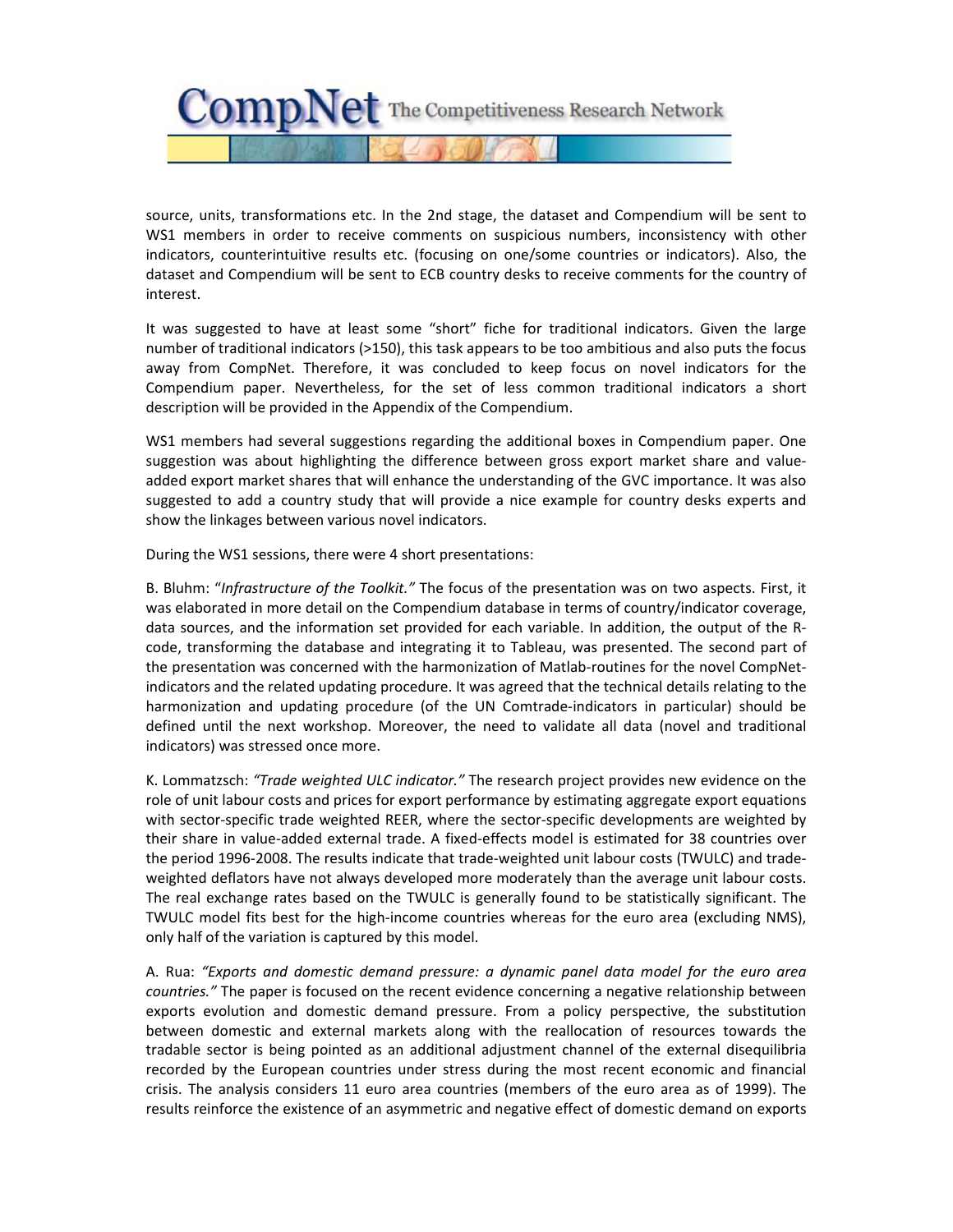

behaviour, which depends on the slack of capacity production in the economy. In the discussion of the results, it was suggested to point out more clearly that the evidence should not be interpreted in favour of policies promoting lower domestic demand.

J. Hinz: *"Dissemination of CompNet‐indicators with Tableau."* The focus of this presentation was on Tableau as a tool for dissemination of CompNet‐indicators. It was emphasized that Tableau can be a very useful tool for incorporation of CompNet-indicators into policy analysis of competitiveness issues and illustration of stylized facts. Moreover, it was agreed that the dissemination of CompNet‐ indicators can be further enhanced via interactive Tableau‐Dashboards on the CompNet‐webpage. It was outlined that currently there are two parallel procedures in place towards the establishment of a full Tableau license within the ECB. First, testing of the software and building of CompNet‐related dashboards is performed on private notebooks by a few Economists. Second, a business case for the official acquisition of Tableau has been sent to procurement for formal approval.

### **Work‐stream 2**

The first day of WS2 discussions and part of the second day, was devoted to modules' specific meetings. We also had a general discussion on next steps. It was decided that presentations with firm-level data will be distributed to the teams so they can check their own results. Few changes are required in the code to correct mistakes or include some variables. Once we collect all suggestions we will send a reduced set of codes to be re-run by the countries. We will try to keep it at a minimum. There was also some discussion on the inclusion, or not, of sophisticated firm‐level regressions in the code. What follows is a short summary of each of the modules' specific meetings.

### Mark‐up group discussion

The mark‐up group focused its discussions on several issues:

- Inclusion of the weighted price-cost margin in the collapse.
- Some strange results obtained may derive from different calculations for key variables (e.g. some countries may be using wage bill instead of labour costs, not using net capital of depreciations for tangibles). Re‐checking definitions used by countries (or signal their explicit definition) would increase the quality of the exercise. Maybe a table with the definitions could be useful, also as a first step for the validation process.
- The calculation of the implicit rate is presently coming from the financial module and is defined as the flow of interest over the average of current and lagged debt, which reduces the size of the sample. Maybe, for the effect of the mark‐up module, we could use a version with just debt in moment t in the denominator. We have signalled this point to Annalisa.
- Energy sectors have been removed for the exercise. Although these sectors may have a low number of observations for each country, they should not be excluded ex-ante. Potential significant results have important policy use.

### Trade group discussion

A large part of the discussion was focused on sample comparability across countries: namely the fact that small Spanish firms seem to have been trimmed (to be checked) so the representativeness of exporters is quite low. Another issue of discussion was the case of the Italy, which has an abnormally high share of exporters. The issue was due to the balanced sample nature of the Italian data.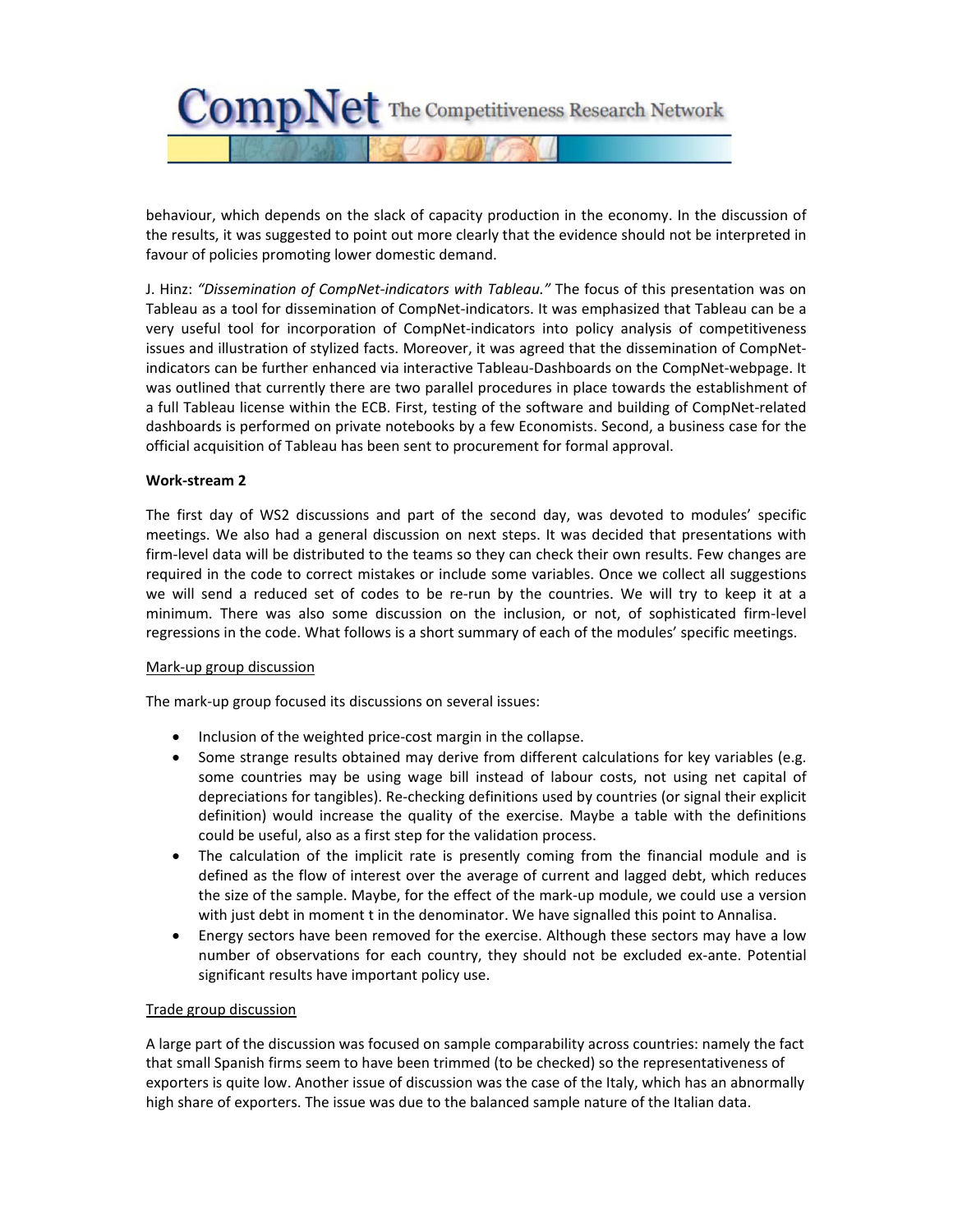

Validation of statistics from the trade module was also discussed. Antoine went through some of the general statistics (mostly what was shown in the presentation, see above).

The discussion also focused on two technical aspects: 1) the threshold for reporting data from the Customs offices and how it should be applied and 2) What changes need to be implemented in the trade module. Concerning 2), the changes are minor, and should not affect the usability of the data available already: adding an outlier treatment for the export variable (still to be decided how: an e‐ mail will be circulated about this) and adding one or two extra descriptive statistics. About 1) a detailed note on how the threshold should be applied will be written and distributed with the next set of codes.

Lastly, work for the descriptive paper to accompany the trade module was distributed across trade module participants.

#### Financial group discussion

The meeting started with the coordinator of the module, Annalisa Ferrando, showing the new results of the financial module to the participants, which were NCBs' representatives (Belgium, France, Germany, Slovenia and Spain) and EIB's representative on the first day. Part of the results presented was not convincing for some participants and a discussion started on methodological, organizational and confidentiality issues. More concretely:

- NCBs' representatives were concerned about confidentiality: data should not be disseminated neither presented outside the Compnet network; fully agreement from all the participants. They were also worried about validating this data but financial module coordinator underlined the crucial role of the countries themselves in providing the highest quality data. It was agreed that, before the next workshop, the presentations would be sent to the countries in order to check the results. Finally, participants asked to improve communication and coordination of the network, providing a more detailed description of the dofile.
- On the methodological side, the main points of the discussion have been: (1)The definition of financially constrained firms: NCBs' representatives did not agree on the methodology used to select those firms; the main concern was about the unique threshold of 16% which is used across all countries and years. The coordinator of the module agreed in revising the methodology in order to improve the reliability of the analysis. Moreover, selection of financially constrained firms before 2008 was not considered very sound by NCBs' representatives; (2) Leverage: the concern was whether to drop firms with negative leverage or keep them in the dataset. A discussion should be opened inside the module to take a decision. Another point discussed was the need to check further with the countries which variables are available to define leverage. One proposal would be to introduce two different variables for leverage following the two definitions already in the do. File. This implies however to double the indicators that include the leverage function, so needs further discussion; (3) Investment: it should be included among the main financial variables and better cleaned from outliers given that the general trimming of p10 and p90 seems not to be enough.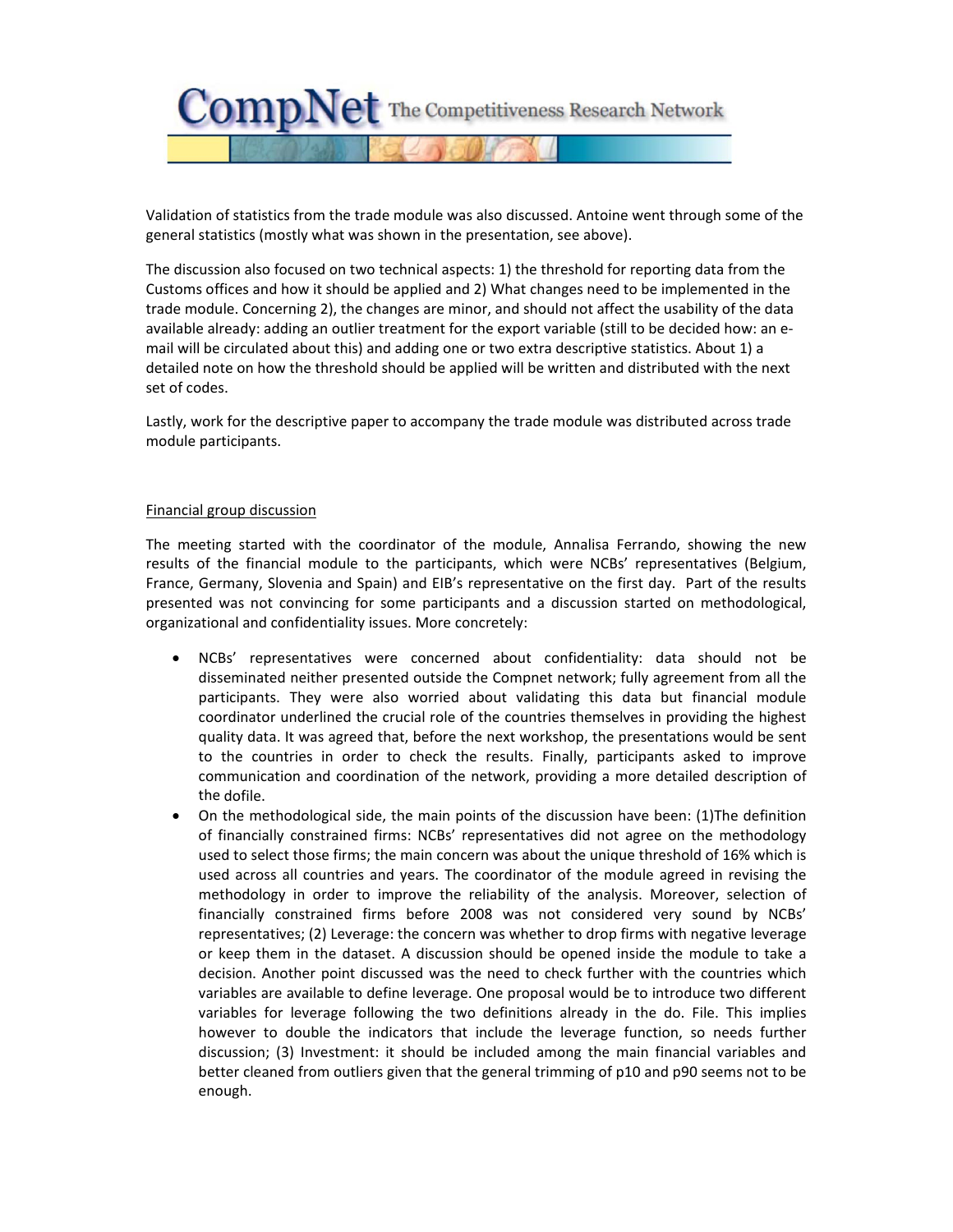

In summary, the code needs to be reviewed and the new decisions should be implemented in it; a new version of it will be sent in order to collect new results and address the suggestions raised.

### Labour group discussion

- Discussions on the first day were focused on the presentation (see above for a summary). The second day was devoted, firstly, to the validation exercise. The idea is to compare employment by sector and size class with the micro-LFS and the transition matrices with OECD dynemp. Cristina Fernández and her assistant, Roberta García, will take the lead in this respect.
- There was some discussion about the point raised by Emmanuel Dhyne about the impossibility to run on large datasets very sophisticated regression exercises. The strategy in this respect is twofold: first, the regressions will be revised in order to simplify them. If this is not possible, the entire firm-level part of the code will be dropped and researchers across different central banks (in countries with an acute employment problem) will be bilaterally contacted to launch a common research project exploiting firm‐level information.
- Some data issues have to be revised, like the missing data of Germany in some sectors.
- With respect to possible additions to the labour code, it was proposed to add a split of firms according to their relative growth, that is, we would compute the share of firms that grew between t and t+3 by X% and their characteristics, as well as including a split according to the age of firms in countries where age is available.
- With respect to the descriptive paper, a detailed outline will be circulated soon and the work divided among the different labour module participants.

### **Work‐stream 3**

During the first day of WS3 discussions, two research projects were presented: F. Trottner presented the project entitled ': Getting into the flow – Global Value Chains and Current Account Imbalances' co-authored by G. Georgiadis and J. Gräb where they use a framework similar to the IMF model used for the external balance assessment and augment this model by a term descripting the participation in global value chains. A. Nagengast presented a project on which he is working with R. Stehrer entitled 'The dog that did bark? Changes in global value chains during the great trade collapse' explaining in how far global value chain linkages changed during the recession.

During the second day of workstream sessions, the discussion focused on two items:

- The possibility to use micro data to write a paper about Global Value Chains, as it was done for Portugal in one of Joao Amador's papers. In this respect, it was proposed to use the EFIGE dataset to make a comparison among countries (i.e. Italy‐Germany, as in Giunta and Accetturo (2013) "Global Value Chains and the Great Recession: Evidence from Italian and German Firms").
- The second idea is to create an indirect indicator of Global Value Chains focusing on the identification of the suppliers: That is, to build the chain, analyse its shape (snake/spider) and choose the right benchmark for the production function. As far as this last point is concerned, the current benchmark is the US production function but some objections emerged and one proposal was to use the UK one (ONS dataset) as it seems to be detailed